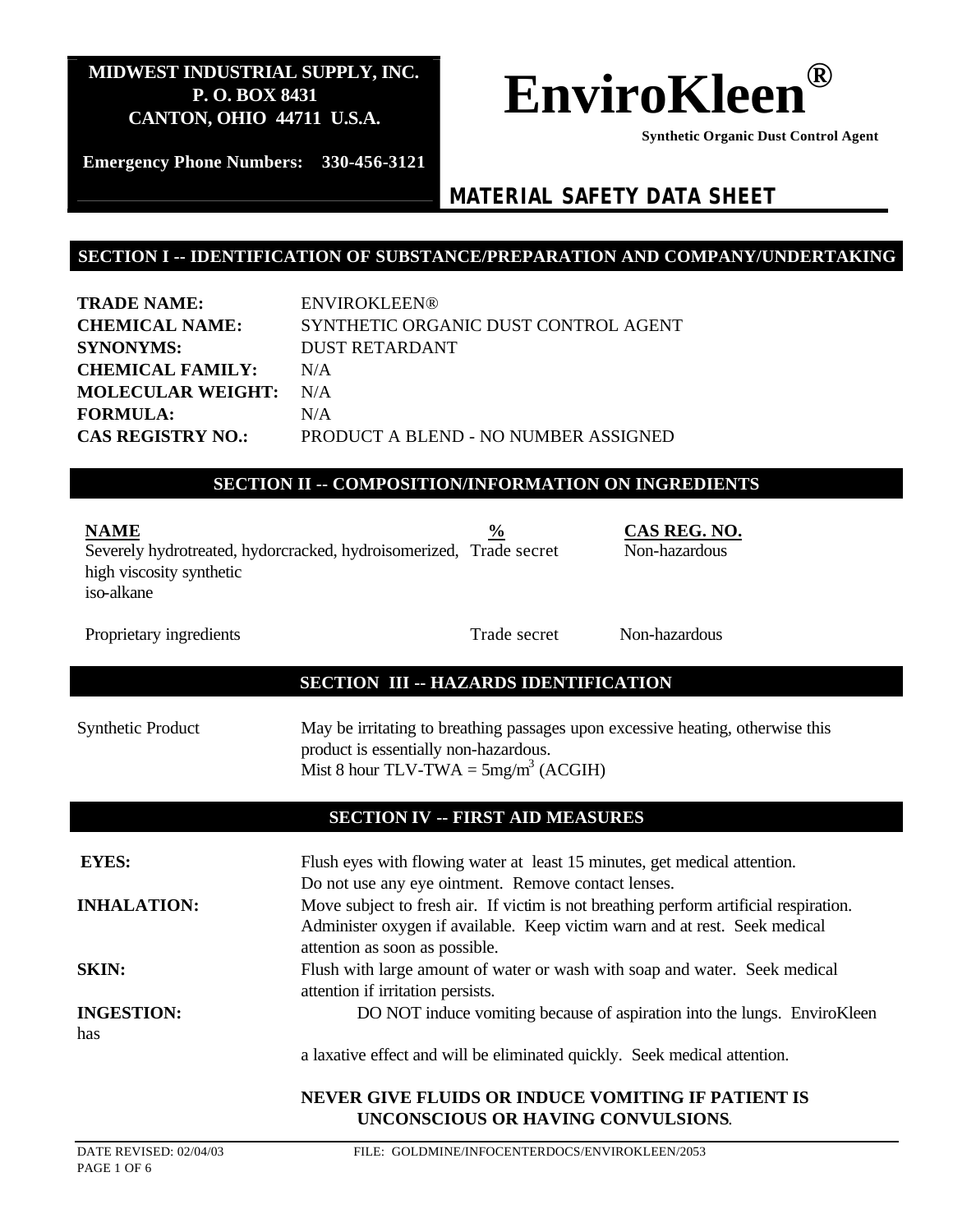

 **Synthetic Organic Dust Control Agent** 

**Emergency Phone Numbers: 330-456-3121**

# *MATERIAL SAFETY DATA SHEET*

#### **NOTE TO PHYSICIAN:** Monitor respiratory distress. If cough or difficulty breathing develops, evaluate for respiratory tract irritation, bronchitis or pneumonitis.

#### **SECTION V -- FIRE FIGHTING MEASURES**

| <b>FLAMMABILITY:</b>                                                  | Nonflammable, but will burn on prolonged exposure to flame<br>or high temperature.                                                                                       |
|-----------------------------------------------------------------------|--------------------------------------------------------------------------------------------------------------------------------------------------------------------------|
| <b>FLASH POINT (TEST METHOD):</b><br><b>AUTOIGNITION TEMPERATURE:</b> | $>338^{\circ}F$ ( $>170^{\circ}C$ ), open cup, ASTM D92, Cleveland<br>$664^{\circ}F(351^{\circ}C)$                                                                       |
|                                                                       | UNUSUAL FIRE AND EXPLOSION HAZARDS: Do not cut, weld, heat of drill or pressurize empty container.                                                                       |
| <b>MATERIALS TO AVOID:</b>                                            | Low fire hazard. Must be moderately heated before ignition<br>will occur. Avoid contact with strong oxidizing agents,<br>including peroxides, chlorine and strong acids. |
| <b>PRODUCTS OF COMBUSTION:</b>                                        | Carbon dioxide, carbon monoxide, smoke and irritating<br>fumes as products of incomplete combustion.                                                                     |

#### **EXTINGUISHING MEDIA AND INSTRUCTIONS:**

If a tank, railcar of tank truck is involved in a fire isolate for 0.5 miles in all directions. Shut off fuel to fire if it is possible to do so without hazard. If this is impossible, withdraw from the area and let the fire burn itself out under controlled conditions. Withdraw immediately in case of rising sound from venting safety device or any discoloration of the tank due to fire. Cool containing vessels with water spray in order to prevent pressure build-up, autoignition or explosion.

SMALL FIRE: use dry chemicals, foam,  $CO<sub>2</sub>$ . LARGE FIRE: use water spray, fog of foam. For small outdoor fires portable extinguishers may be used and SCBA (self contained breathing apparatus) may not be required. For all indoor fires and any significant outdoor fires SCBA if required. Respiratory and eye protection are required for fire fighting personnel.

### **SECTION VI - ACCIDENTAL RELEASE MEASURES**

#### **SPILL AND LEAK PROCEDURES:**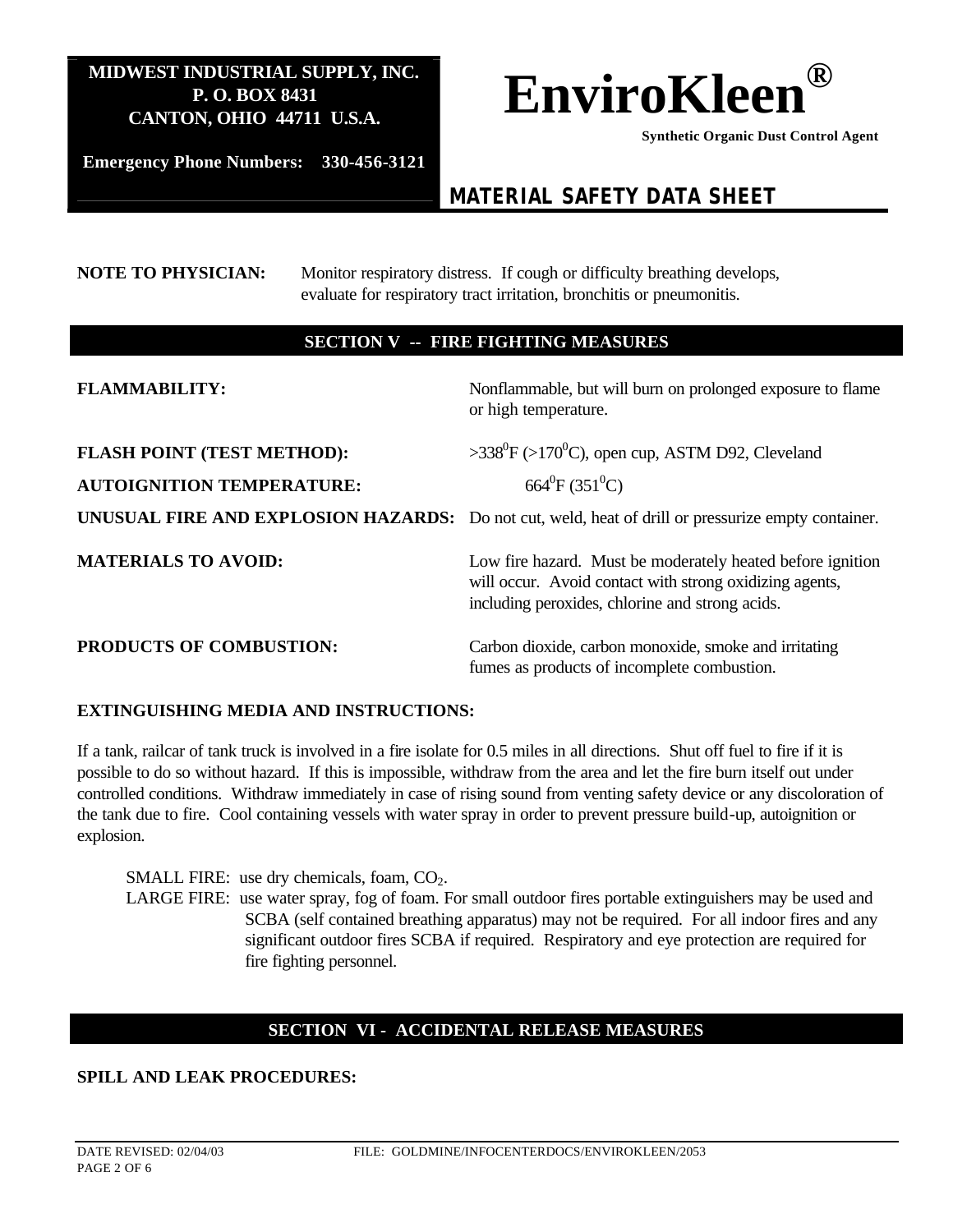

 **Synthetic Organic Dust Control Agent** 

**Emergency Phone Numbers: 330-456-3121**

# *MATERIAL SAFETY DATA SHEET*

ELIMINATE ALL IGNITION SOURCES. Stop leak without risk and contain spill. Absorb with inert absorbent materials such as clay or sand. Place absorbent in closed metal containers for later disposal or burn in appropriate facility. Keep spills out of sewers and open bodies of water.

#### **SECTION VII -- HANDLING AND STORAGE**

| <b>STORAGE:</b>                                      | Keep in a cool, dry, ventilated storage area and in closed containers. Keep<br>away from sources of ignition and oxidizing materials.                                                              |  |
|------------------------------------------------------|----------------------------------------------------------------------------------------------------------------------------------------------------------------------------------------------------|--|
| <b>HANDLING:</b>                                     | KEEP AWAY FROM SOURCES OF IGNITION. Do not reuse empty<br>containers. Practice good hygiene. Wash hands before eating. Launder<br>clothes before reuse. Discard saturated leather goods.           |  |
| SECTION VIII -- EXPOSURE CONTROL/PERSONAL PROTECTION |                                                                                                                                                                                                    |  |
| <b>RESPIRATORY PROTECTION:</b>                       | None required if good ventilation is maintained. If mist is generated<br>by heating or spraying use a NIOSH approved organic respirator with a mist<br>filter.                                     |  |
| <b>VENTILATION:</b>                                  | Under normal handling conditions special ventilation is not necessary. If<br>operation generates mist or fumes use ventilation of keep exposure to<br>airborne contaminants below exposure limits. |  |
| <b>EYE PROTECTION:</b>                               | Chemical splash, goggles recommended.                                                                                                                                                              |  |
| PROTECTIVE CLOTHING:<br>casual                       | Clothing to minimize skin contact, long sleeves, boots or shoes. For                                                                                                                               |  |
|                                                      | contact PVC gloves are suitable, for prolonged contact use neoprene or<br>nitrile gloves.                                                                                                          |  |

### **SECTION IX -- PHYSICAL AND CHEMICAL PROPERTIES**

**BOILING/MELTING POINT @ 760 mm Hg:**  $>600^{\circ}F$  (>316<sup>0</sup>C) **VAPOR PRESSURE mm Hg @ 20°C:** negligible at ambient temperature **SPECIFIC GRAVITY OR BULK DENSITY:** 0.83

**SOLUBILITY IN WATER:** insoluble in water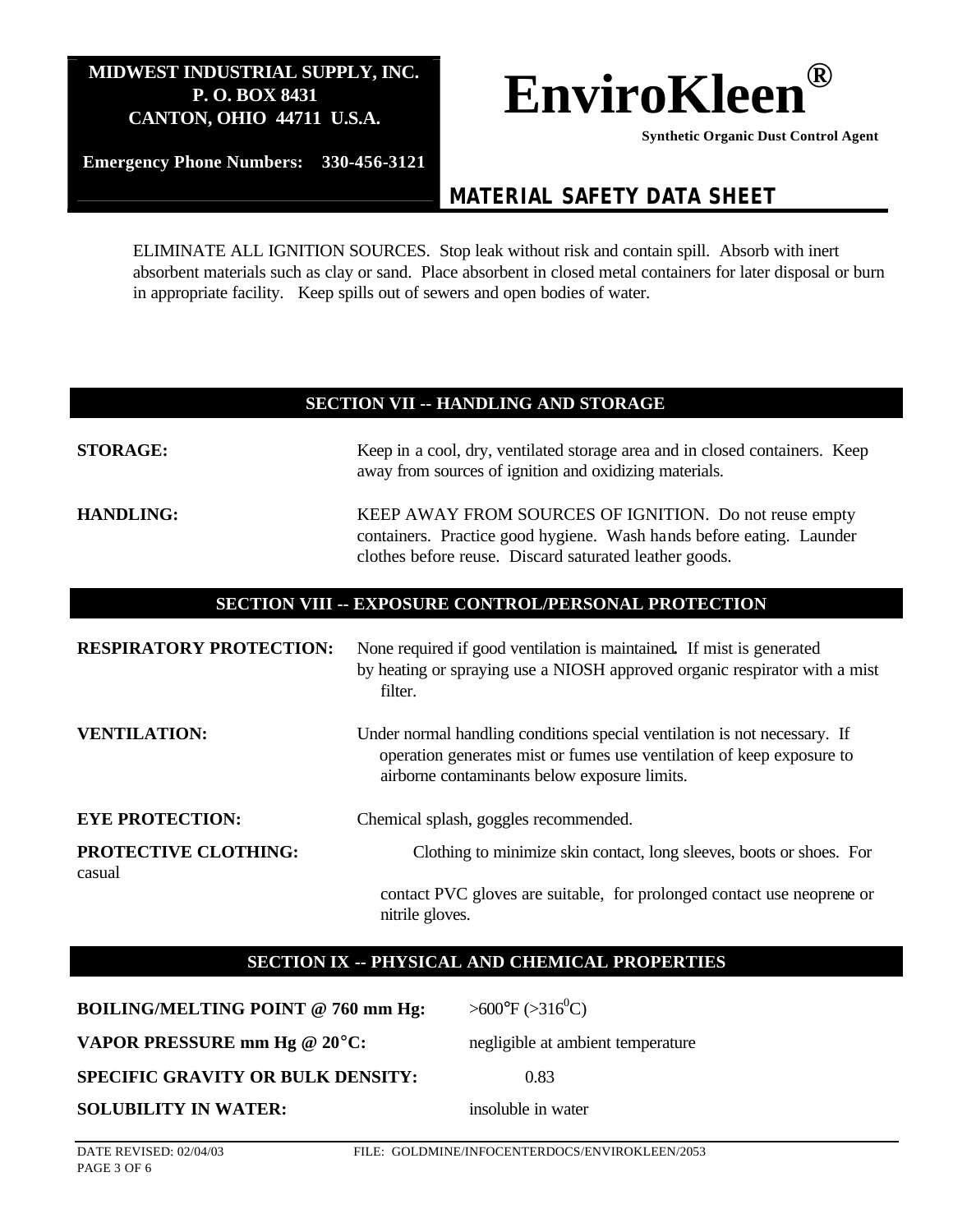

 **Synthetic Organic Dust Control Agent** 

**Emergency Phone Numbers: 330-456-3121**

# *MATERIAL SAFETY DATA SHEET*

| <b>APPEARANCE:</b> | viscous, clear liquid                    |
|--------------------|------------------------------------------|
| <b>ODOR:</b>       | none                                     |
| <b>POUR POINT:</b> | $-33^{0}F(-36^{0}C)$                     |
| pH:                | N/A, not an aqueous solution or emulsion |
| <b>ACIDITY:</b>    | none                                     |

**ALKILINITY:** none

#### **SECTION X -- STABILITY AND REACTIVITY**

| <b>STABILITY:</b>                | Stable under normal handling conditions.                                                 |
|----------------------------------|------------------------------------------------------------------------------------------|
| <b>CHEMICAL INCOMPATIBILITY:</b> | Can react with strong organic oxidizing materials                                        |
|                                  | HAZARDOUS DECOMPOSITION PRODUCTS: Thermal decomposition in the presence of air may yield |
|                                  | carbon monoxide and/or carbon dioxide, smoke,                                            |
|                                  | hydrocarbons and irritating fumes.                                                       |
| <b>HAZARDOUS POLYMERIZATION:</b> | Does not occur under normal industrial conditions.                                       |
| <b>CONDITIONS TO AVOID:</b>      | Excessive heat and flame.                                                                |
| <b>CORROSIVE TO METAL:</b>       | No.                                                                                      |
|                                  |                                                                                          |

# **SECTION XI -- TOX ICOLOGICAL INFORMATION**

#### **EFFECTS OF OVEREXPOSURE**

| <b>INHALATION:</b> | Inhalation is highly unlikely. However prolonged or repeated inhalation of fumes or<br>mists may cause irritation to the respiratory tract. Product deposits in lungs may lead<br>to fibrosis and reduced pulmonary function. |
|--------------------|-------------------------------------------------------------------------------------------------------------------------------------------------------------------------------------------------------------------------------|
| <b>SKIN:</b>       | It is not a skin irritant However prolonged or repeated contact may cause skin<br>irritation, dermatitis or oil acne.                                                                                                         |
| <b>EYES:</b>       | Prolonged or repeated contact may be irritating to eyes. Will not cause permanent<br>damage.                                                                                                                                  |
| <b>INGESTION:</b>  | Relatively non toxic to digestive tract.                                                                                                                                                                                      |
| <b>MUTAGENIC:</b>  | Mutagenic activity test are negative toward: Salmonella Typhimurium, Salmonella<br>Eschrichia coli and Chinese Hamster ovary.                                                                                                 |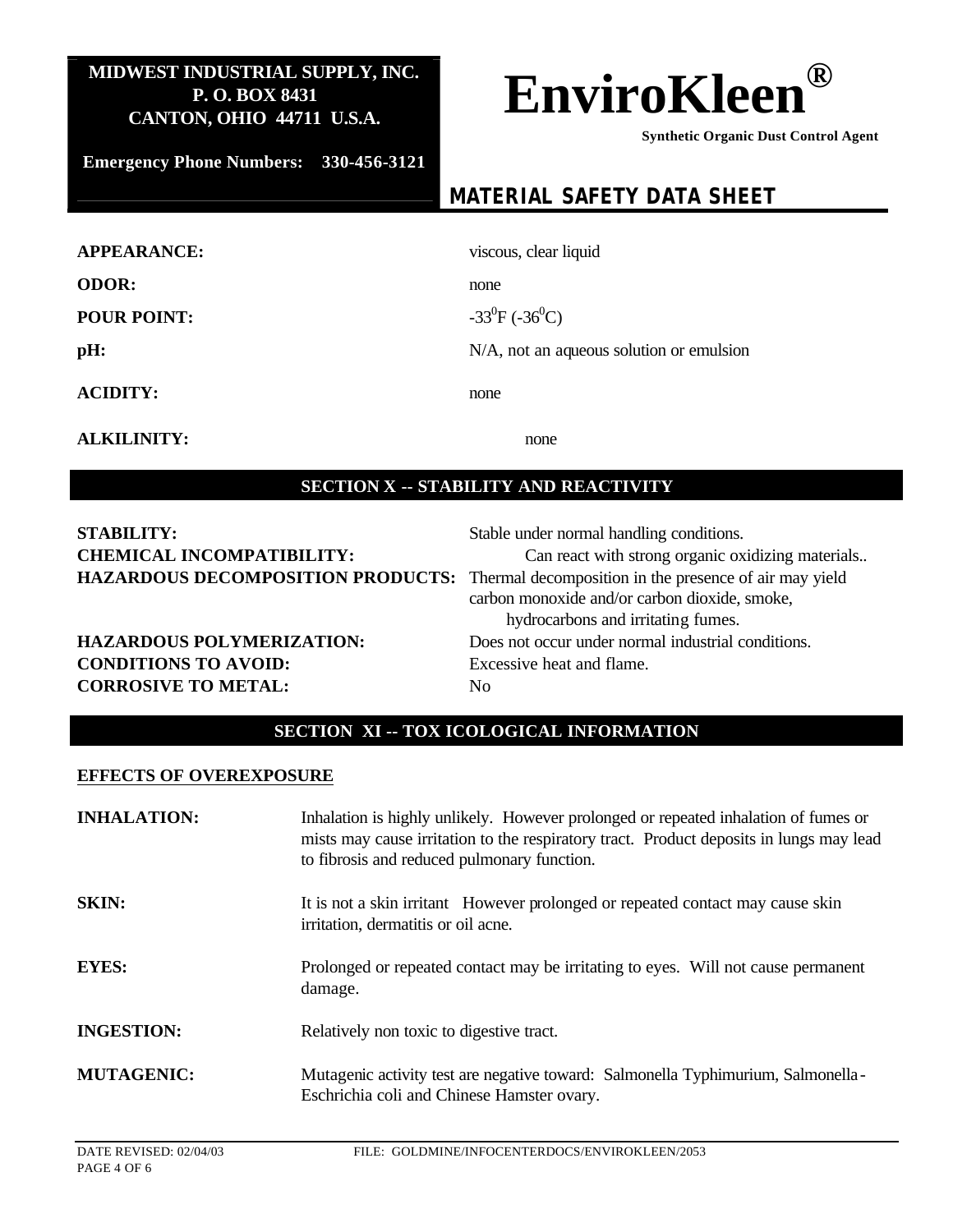

 **Synthetic Organic Dust Control Agent** 

**Emergency Phone Numbers: 330-456-3121**

# *MATERIAL SAFETY DATA SHEET*

**REPRODUCTIVE TOXICITY:** Based on data to date it does not pose a reproductive risk.

#### **CARCINOGENICITY:**

**Based on studies to date EnviroKleen® is not known to be carcinogenic to humans**

ACGIH (mists) - Based on available human studies, exposure to product mist alone has not demonstrated to cause human effects at levels below 5 mg/m<sup>3</sup>.

IARC - IARC group 3; cannot be classified as to carcinogenicity to humans.

NTP - No studies were found.

IRIS - No studies were found.

OSHA - OSHA PEL (8 hour TWA) = 5 mg/m<sup>3</sup> for synthetic product mists.

# **SECTION XII -- ECOLOGICAL INFORMATION**

The synthetic iso-alkane portion has the potential for degradation by hydroxyl radicals in the troposphere under the influence of sunlight, and by bacteria in soil water. Potential for food chain concentration is low. The acute oral toxicity toward acquatic organisms is none to low: LC50 (rainbow trout) >500,000 ppm in 96 hours; LC50 (Mysidopsis bahai) >500,000 ppm in 96 hours. Passed the EPS 1/RM/24 Microtox test luminescent bacteria.

When used and applied properly EnviroKleen<sup>®</sup> is not known to pose any ecological problems.

### **SECTION XIII -- DISPOSAL CONSIDERATIONS**

#### **WASTE DISPOSAL METHOD:**

Consult your local authorities for regulations. Preferred waste management: recycle or reuse, incinerate with energy recovery, disposal in a licensed facility. Disposal facility should be compliant with state, local and federal government regulations.

### **SECTION XIV -- TRANSPORTATION INFORMATION**

| D.O.T. PROPER SHIPPING NAME (49CFR172.101): | <b>None</b> |
|---------------------------------------------|-------------|
| <b>HAZARDOUS SUBSTANCE (40CFR116):</b>      | N/A         |
| <b>REPORTABLE QUANTITY (RQ):</b>            | N/A         |

|  | D.O.T. HAZARD CLASSIFICATION (49CFR172.101): Non-regulated |  |  |
|--|------------------------------------------------------------|--|--|
|--|------------------------------------------------------------|--|--|